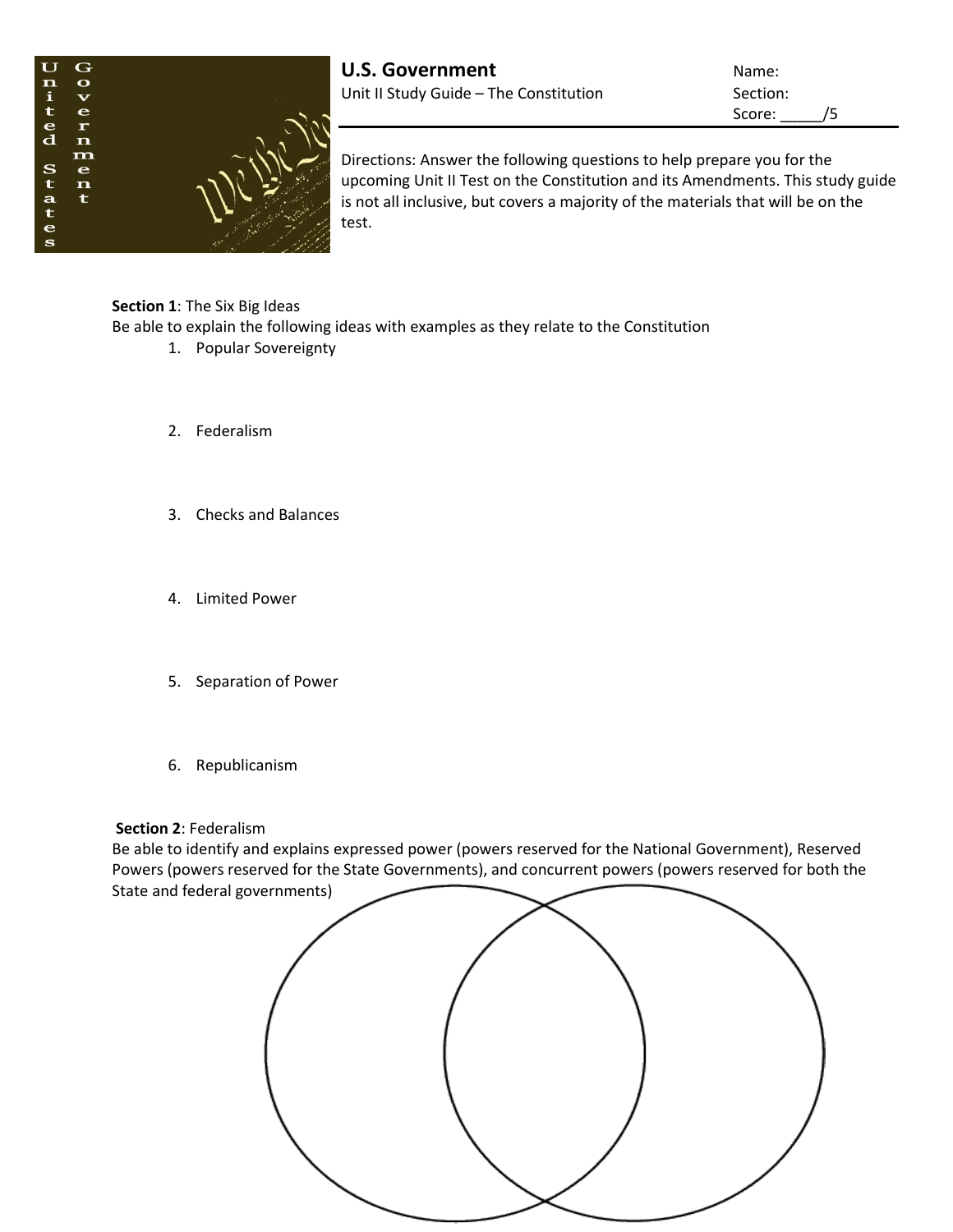**Section 3**: Bill of Rights Be able to explain the following Amendments

| 1 <sup>st</sup> Amendment                                                                                | 6 <sup>th</sup> Amendment  |
|----------------------------------------------------------------------------------------------------------|----------------------------|
| 2 <sup>nd</sup> Amendment                                                                                | 7 <sup>th</sup> Amendment  |
| 3 <sup>rd</sup> Amendment                                                                                | 8 <sup>th</sup> Amendment  |
| 4 <sup>th</sup> Amendment                                                                                | 9 <sup>th</sup> Amendment  |
| 5 <sup>th</sup> Amendment                                                                                | 10 <sup>th</sup> Amendment |
| Section 4: Amendments 11-27<br>Be able to explain the following Amendments<br>11 <sup>th</sup> Amendment | 19 <sup>th</sup> Amendment |
| 12 <sup>th</sup> Amendment                                                                               | 20 <sup>th</sup> Amendment |
| 13 <sup>th</sup> Amendment                                                                               | 21 <sup>st</sup> Amendment |
| 14 <sup>th</sup> Amendment                                                                               | 22 <sup>nd</sup> Amendment |
| 15 <sup>th</sup> Amendment                                                                               | 23rd Amendment             |
| 16 <sup>th</sup> Amendment                                                                               | 24 <sup>th</sup> Amendment |
| 17 <sup>th</sup> Amendment                                                                               | 25 <sup>th</sup> Amendment |
| 18 <sup>th</sup> Amendment                                                                               | 26 <sup>th</sup> Amendment |
|                                                                                                          | 27 <sup>th</sup> Amendment |

**Section 5:** Checks and Balance

Be able to explain the following

7. At least one check the Legislative Branch has on the Executive Branch